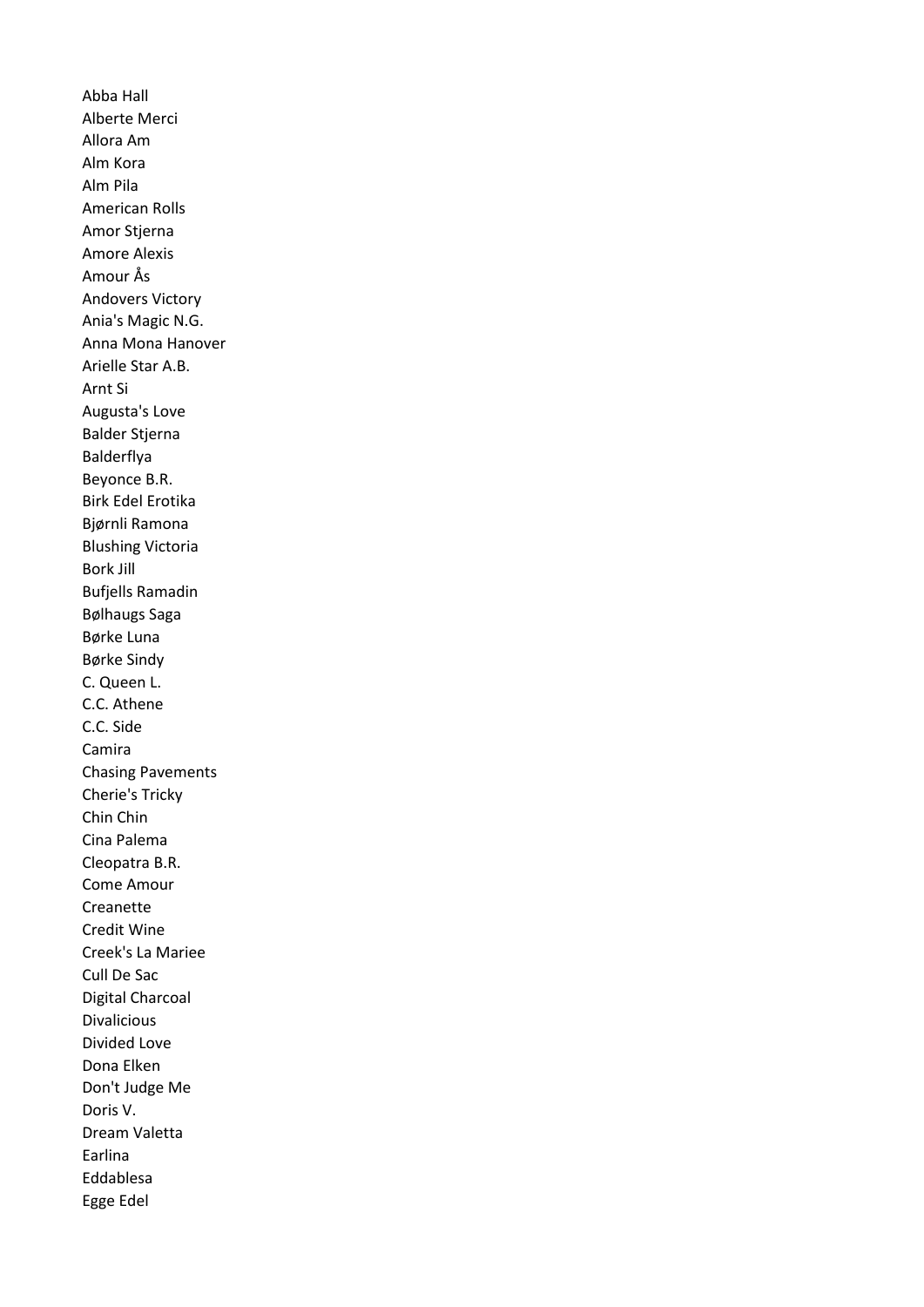Egge Pila Eld Blessa Elsås Vår Embra Enjoythespirit S.C. Eos Marinka Exercise To Go Fairaffair Fairy Tales Fancy Tile Fanny Native Faste Vinta Findal Stjerna Finnberg Pia Fjeldtora Fjell Lappa Fjord Støva Flying Credit S.S. Flåli Frøkna Forever Sunrise Four Starz Nanny Free Gift Freia Maxim Frisli Lomi Frøken Hanna Frøken Kia Frøydis J.R. Ganglina Gaupen Stjerna German Gina Gigi Elling Glimra Global Linsi Global Peace Global U.S.A. Golden Wildcat Gomnes Flørt Grand Madam Ruth Griniblesa Gåte Hagafrøya Hallinglykka Harmoni Hall Hera Hilderid Hilines Adventure Hoppe Horgen Azorea Horgen Lotta Hæve Alma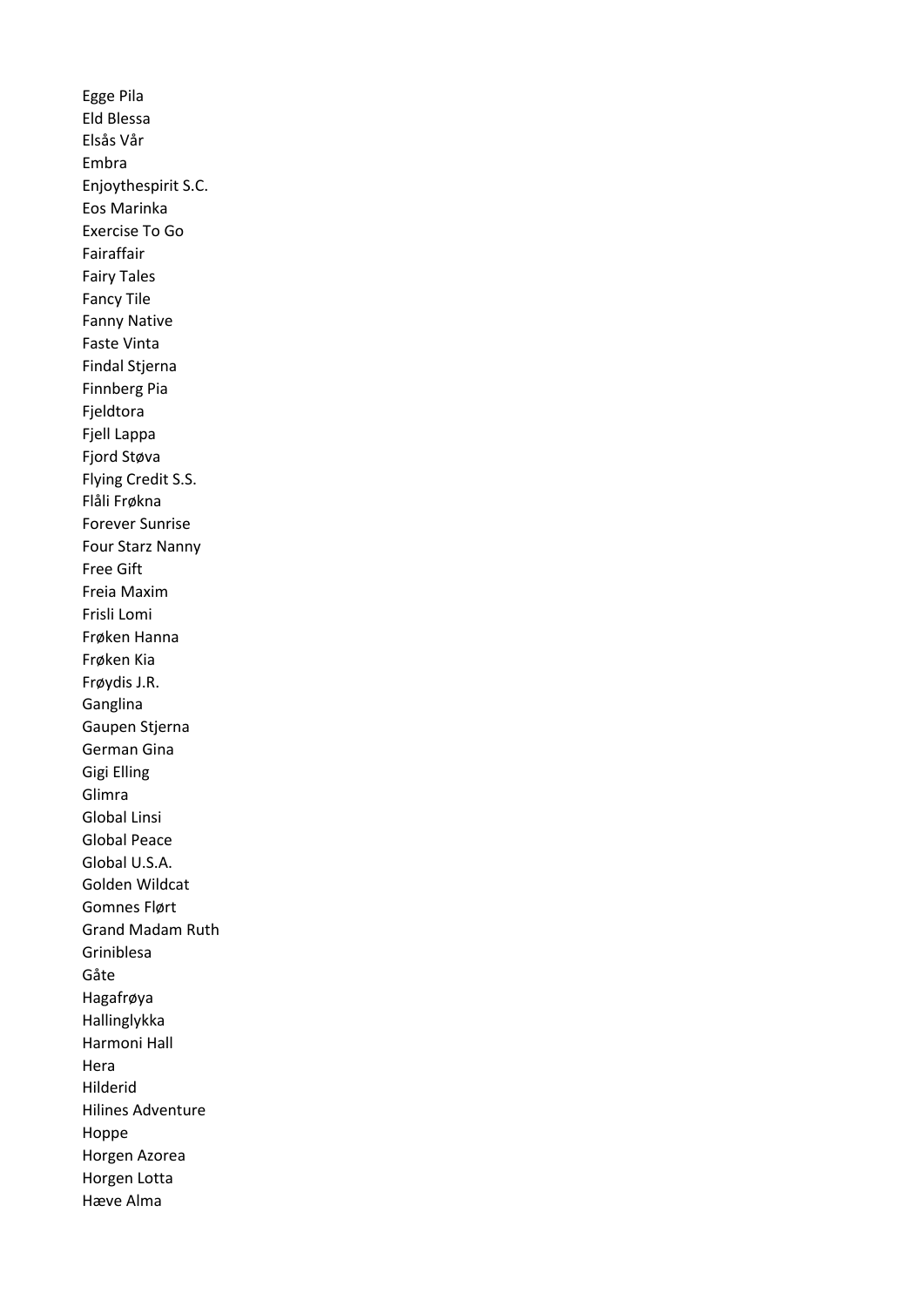Høiby Luna Høiby Tulla Hågå Oda Ibis S.E. Il Flora Irene's Lucky Lady Isabella Knick J.P.'s Girl Joril Joyful Lavec Julicana Justacredit L. Jåra Stjerna K.L.M. Brooklyn K.N. Lindy Rose Kahlua O. Kalland Lagertha Kap Tulla Karma Ås Karmøy Juni Kaya Kengu Kennie Blue Chip Kentucky Kemp Keystone Sybil Kira Phila Kleppe Spilå Kling Faksa Kolnes Terna Komnes Dronning Kor Elda Kringlers Driva Kringlers Vilja Laker O.K. Lalita Sas Lana Division Lil Miss Broadway Lilje Spika Lille Beth Lobella B.B. Lome Linn Lome Lisa Lome Lykke Lomerosa Louise Nosto Lovely Lady Lucky Bullet Lykkevinna Lykkje Ambjørg Lykkje Kristin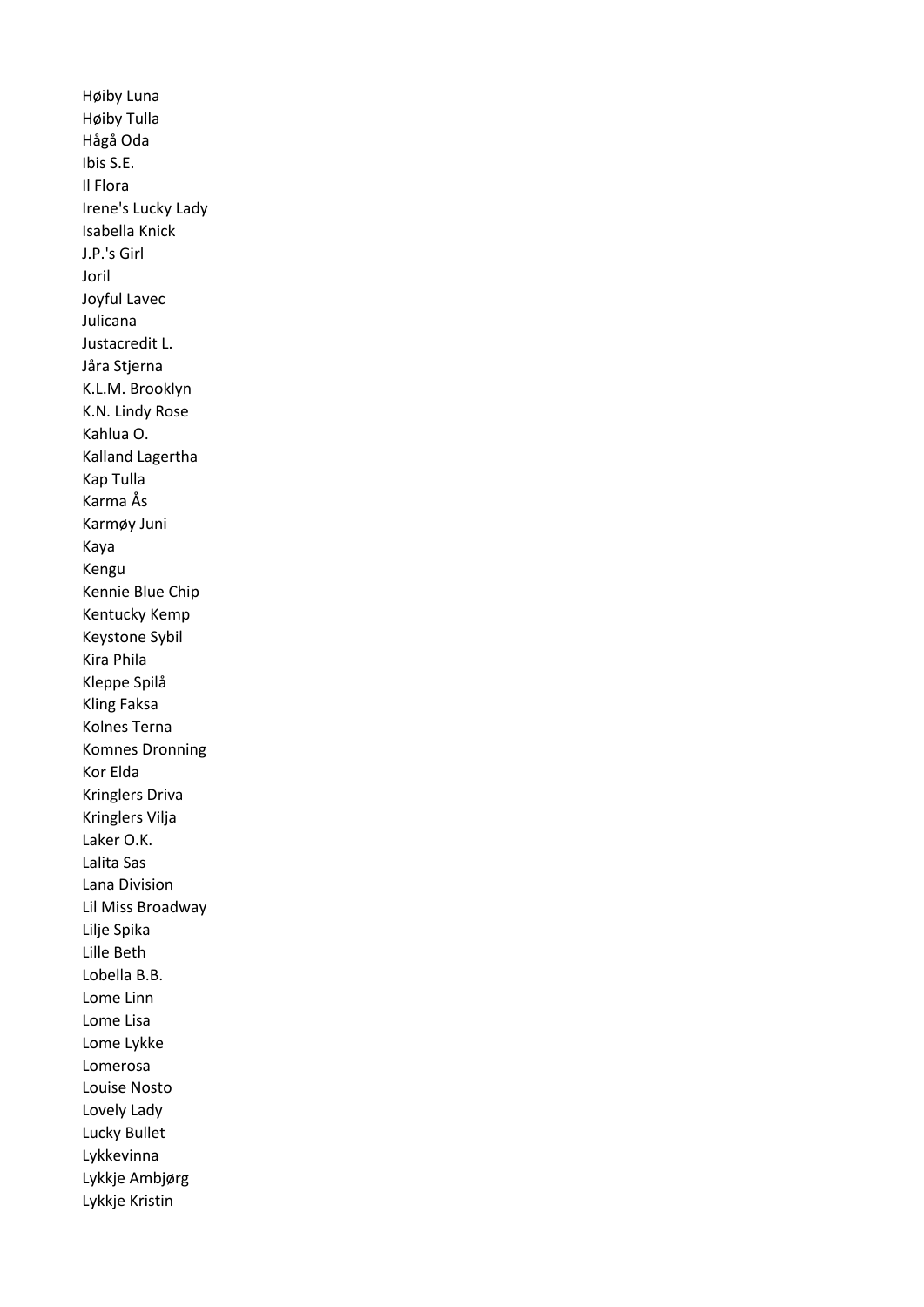Lykkje Unni Løve Elle M.G. Siri Maiamy Maid For Knight Malcyon Magic Mariperla Marmorjenta Martine Frecel Mary Tilly Mellem Rappa Messie Bi Miley Goal Million Kisses Minardi Miss Caviar Miss Madonna Misty Kronos Mo Oda Motgang Musclemania Muscles Onbroadway Myrtrolla Mørtvedt Edel Nagille Nebbenes Faxa Nebbenes Tea Netherlee Way Nikka Broline Nilette Vårberg Nora Mollyn Norabel Nora's Judy Nordlirappa Northern Secret Nume Vår Odd Athene Oh What A Babe Olu Dolly Omerfaxa Oppistun Hilda Pearl Of Capri Pearly Augustinu Pernillemor Pershina Simoni Petite Oiseau Photo Lins Pine Princess L. Pretty Tatiya Pricey G.T.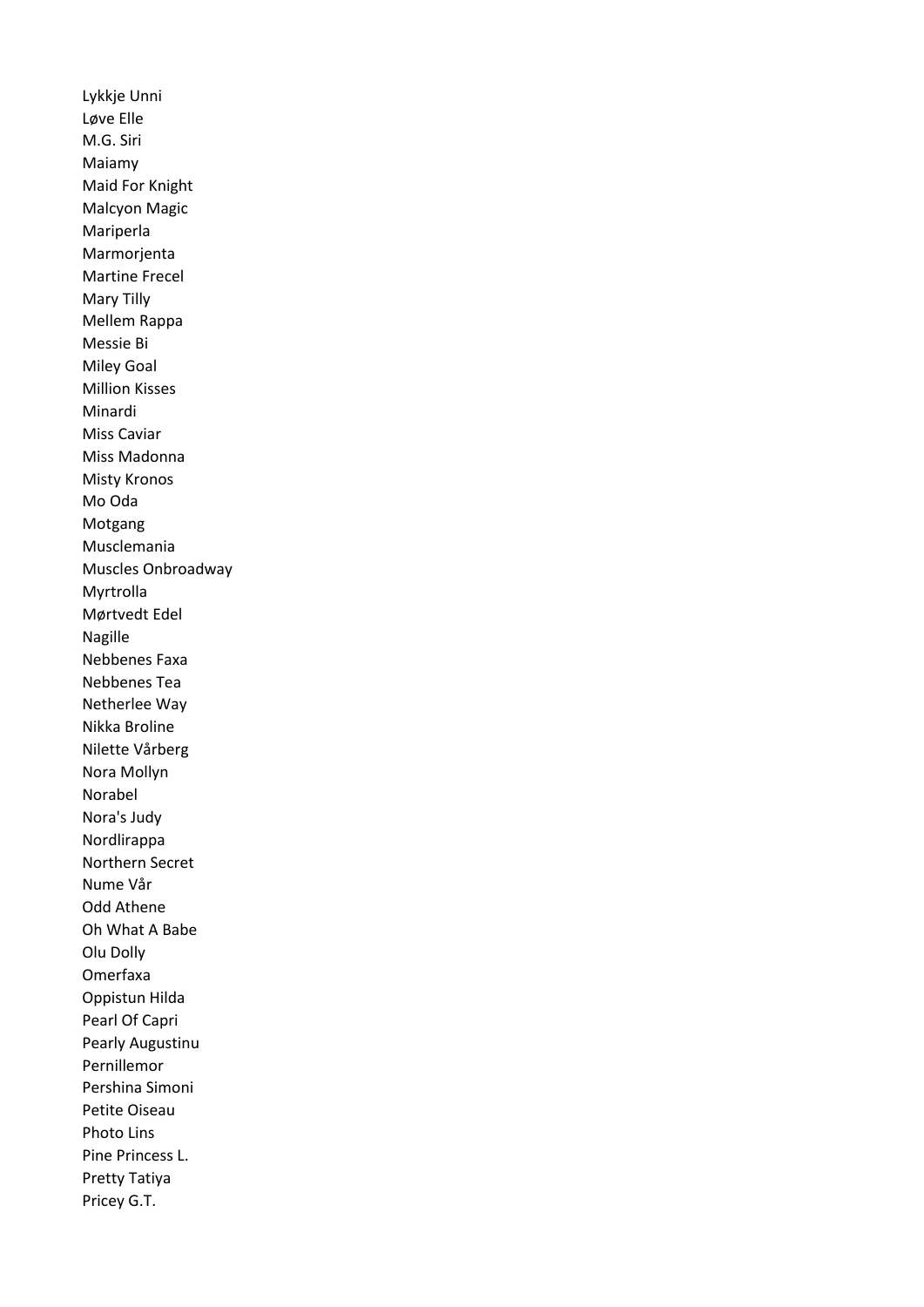Princess Endurance Pura di Azzurra Qatadah Queloise Virmont Ramselda Real Competition Regina Esterel Rikitsa Risa Royal Hall Rum Maid Genius Runas Magnhild Rush Hour S.E. Røeds Dina Røsterosa Samina Ø.K. Sandejenta Sceptre Boko Shadowshot She's a Freak Showmethevictory Sif Sindy Faksa Skogans Drömtös Skogbryn Loma Skogli Molly Snotra Soffi Reerstrup Soløy Lydia Somolli Favorit Sonny Estelle South Valley Star Spang Oda Spang Pila Spenda M. Aud Spikmira Spinning Class Spydhild Spydi Spydå Ø.K. Stensvik Maja Stjerne Linn Stjerne Sara Stubb Oda Stugudals Pia Stumne Siri Sunnmørsblesa Super Carisma Super Flex Super Rina